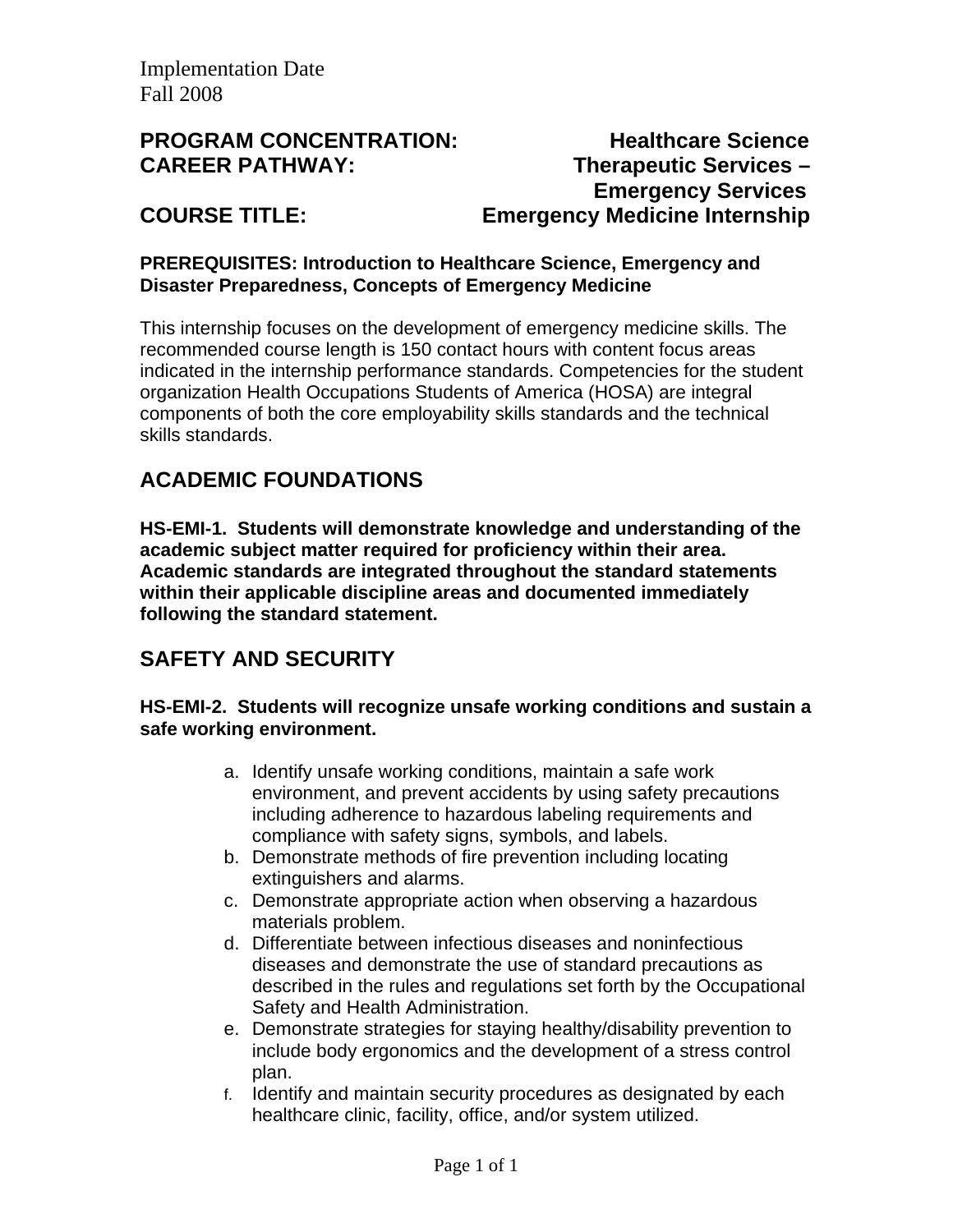## **INFORMATION PROCESSING**

#### **HS-EMI-3. Students will interpret and process pertinent medical and nonmedical information.**

- a. Demonstrate basic math skills including, but not limited to interpreting and recording data on graphs, charts, and tables; demonstrating conversions between Roman and Arabic numerals and U.S. Standard time (Greenwich Mean Time) and Military time (24 hour clock); and applying conversion constants between metric and avoirdupois systems and within each system.
- b. Demonstrate methods used to determine pertinent criteria including problem and resource identification in a given situation.
- c. Demonstrate problem-solving techniques.
- d. Demonstrate prioritization and decision-making skills including identification of medical conditions or situations which would take priority over others.

# **INTERPERSONAL**

#### **HS-EMI-4. Students will effectively communicate with victims/patients/clients, family members of victims/patients/clients, public bystanders, volunteers, public safety agencies, hospital staff, and other EMS team members.**

- a. Communicate with courtesy, empathy, tact, and emotional control with victims/patients/clients, family members of victims, and other public safety team members while demonstrating respect for cultural, social, and ethnic diversity in all professional environments utilized for internship.
- b. Demonstrate correct use of the Emergency Medical Dispatch, telephone, cellphone, fax, scanner, intercom, pager, and other communication equipment while maintaining confidentiality.
- c. Demonstrate appropriate etiquette when receiving telephone calls, emails, fax, memos, and/or dealing with complaints.

### *ACADEMIC STANDARDS:*

*ELA12C1. The student demonstrates understanding and control of the rules of the English language, realizing that usage involves the appropriate application of conventions and grammar in both written and spoken formats.* 

*ELA12LSV2. The student formulates reasoned judgments about written and oral communication in various media genres. The student delivers focused, coherent, and polished presentations that convey a clear and distinct perspective,*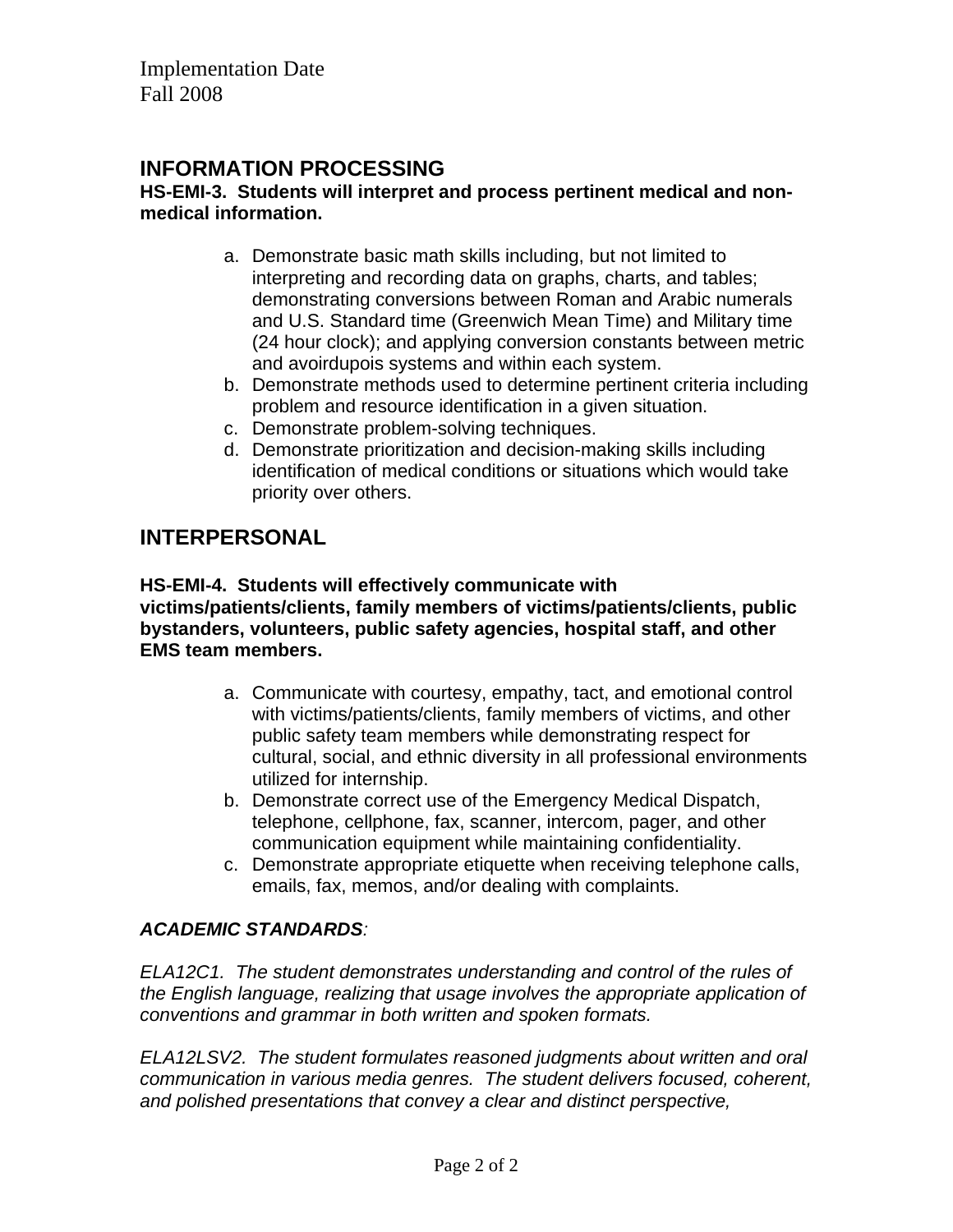*demonstrate solid reasoning, and combine traditional rhetorical strategies of narration, exposition, persuasion, and description.* 

## **OCCUPATIONAL SPECIFIC**

#### **HS-EMI-4. Students will perform all necessary duties of the selected internship in emergency medicine.**

- a. Demonstrate an understanding of the overview of the Emergency Medical Services system including personnel training, certification, and responsibilities**.**
- b. Evaluate emotional well-being and stress management of the First Responder.
- c. Adhere to the legal and ethical standards of the First Responder.
- d. Demonstrate knowledge of the different systems of the body and how they relate to patient care.
- e. Implement proper lifting and moving techniques of patients.
- f. Manage an airway effectively.
- g. Assess a patient's need for treatment accurately.
- h. Communicate effectively through the various avenues within the EMS system.
- i. Perform the steps of Basic Life Support (BLS).
- j. Assess and treat emergencies of a medical, environmental, and behavioral nature accurately.
- k. Assess and treat patients with bleeding, soft-tissue, and musculoskeletal injuries accurately.
- l. Recognize, assess, and treat obstetric and gynecological emergencies.
- m. Identify, assess, and treat infants and children with medical, traumatic, and environmental emergencies.
- n. Manage a scene using components of access, extrication, triage, and hazardous materials effectively.
- o. Follow rules of pharmacology: giving and assisting with medications and routes of medications, including proper techniques for use of oxygen therapy.

## **CTAE Foundation Skills**

The Foundation Skills for Career, Technical and Agricultural Education (CTAE) are critical competencies that students pursuing any career pathway should exhibit to be successful. As core standards for all career pathways in all program concentrations, these skills link career, technical and agricultural education to the state's academic performance standards.

The CTAE Foundation Skills are aligned to the foundation of the U. S. Department of Education's 16 Career Clusters. Endorsed by the National Career Technical Education Foundation (NCTEF) and the National Association of State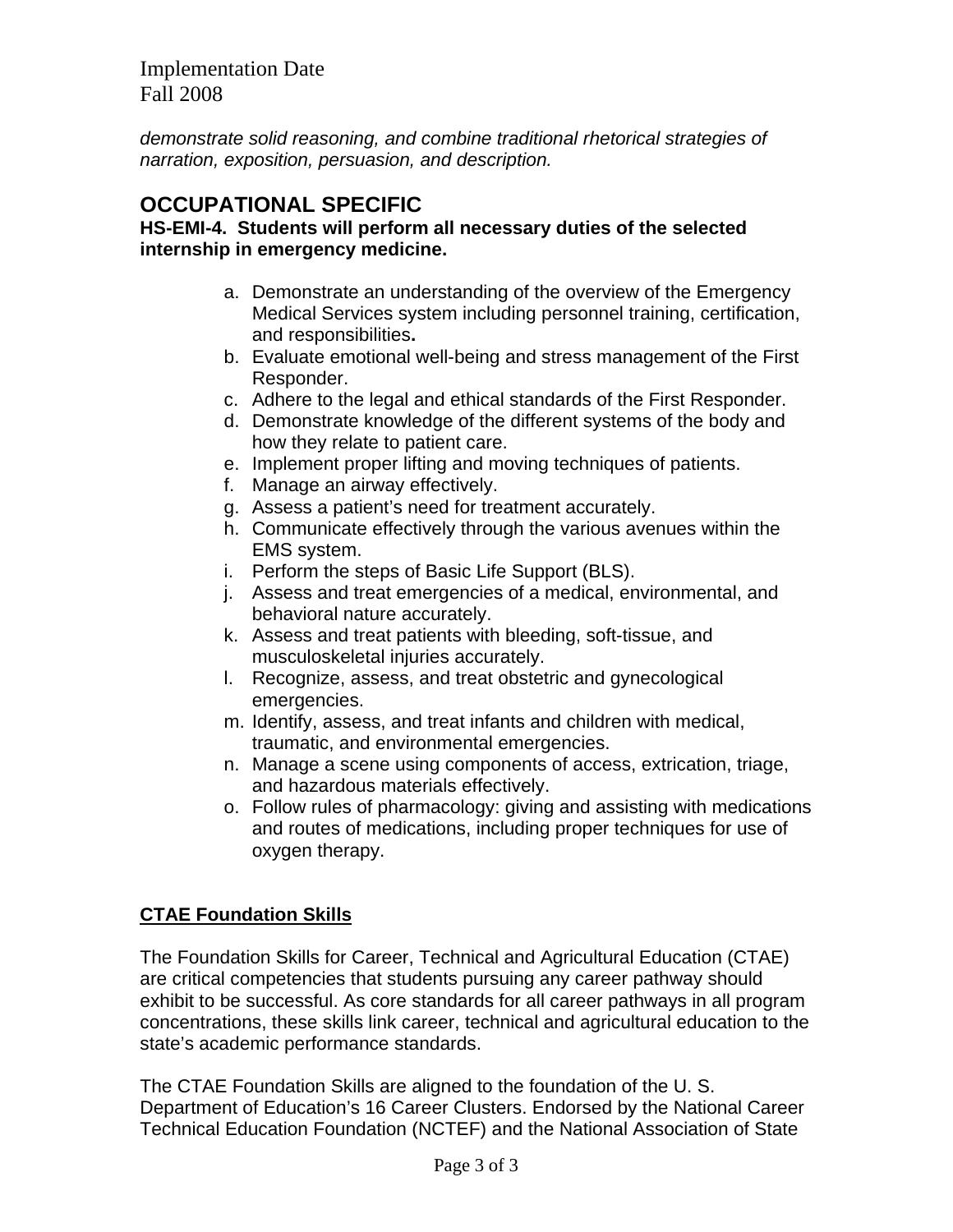Directors of Career Technical Education Consortium (NASDCTEc), the foundation skills were developed from an analysis of all pathways in the sixteen occupational areas. These standards were identified and validated by a national advisory group of employers, secondary and postsecondary educators, labor associations, and other stakeholders. The Knowledge and Skills provide learners a broad foundation for managing lifelong learning and career transitions in a rapidly changing economy.

- **CTAE-FS-1 Technical Skills:** Learners achieve technical content skills necessary to pursue the full range of careers for all pathways in the program concentration.
- **CTAE-FS-2 Academic Foundations:** Learners achieve state academic standards at or above grade level.
- **CTAE-FS-3 Communications:** Learners use various communication skills in expressing and interpreting information.
- **CTAE-FS-4 Problem Solving and Critical Thinking:** Learners define and solve problems, and use problem-solving and improvement methods and tools.
- **CTAE-FS-5 Information Technology Applications:** Learners use multiple information technology devices to access, organize, process, transmit, and communicate information.
- **CTAE-FS-6 Systems:** Learners understand a variety of organizational structures and functions.
- **CTAE-FS-7 Safety, Health and Environment:** Learners employ safety, health and environmental management systems in corporations and comprehend their importance to organizational performance and regulatory compliance.
- **CTAE-FS-8 Leadership and Teamwork:** Learners apply leadership and teamwork skills in collaborating with others to accomplish organizational goals and objectives.
- **CTAE-FS-9 Ethics and Legal Responsibilities:** Learners commit to work ethics, behavior, and legal responsibilities in the workplace.
- **CTAE-FS-10 Career Development:** Learners plan and manage academic-career plans and employment relations.
- **CTAE-FS-11 Entrepreneurship:** Learners demonstrate understanding of concepts, processes, and behaviors associated with